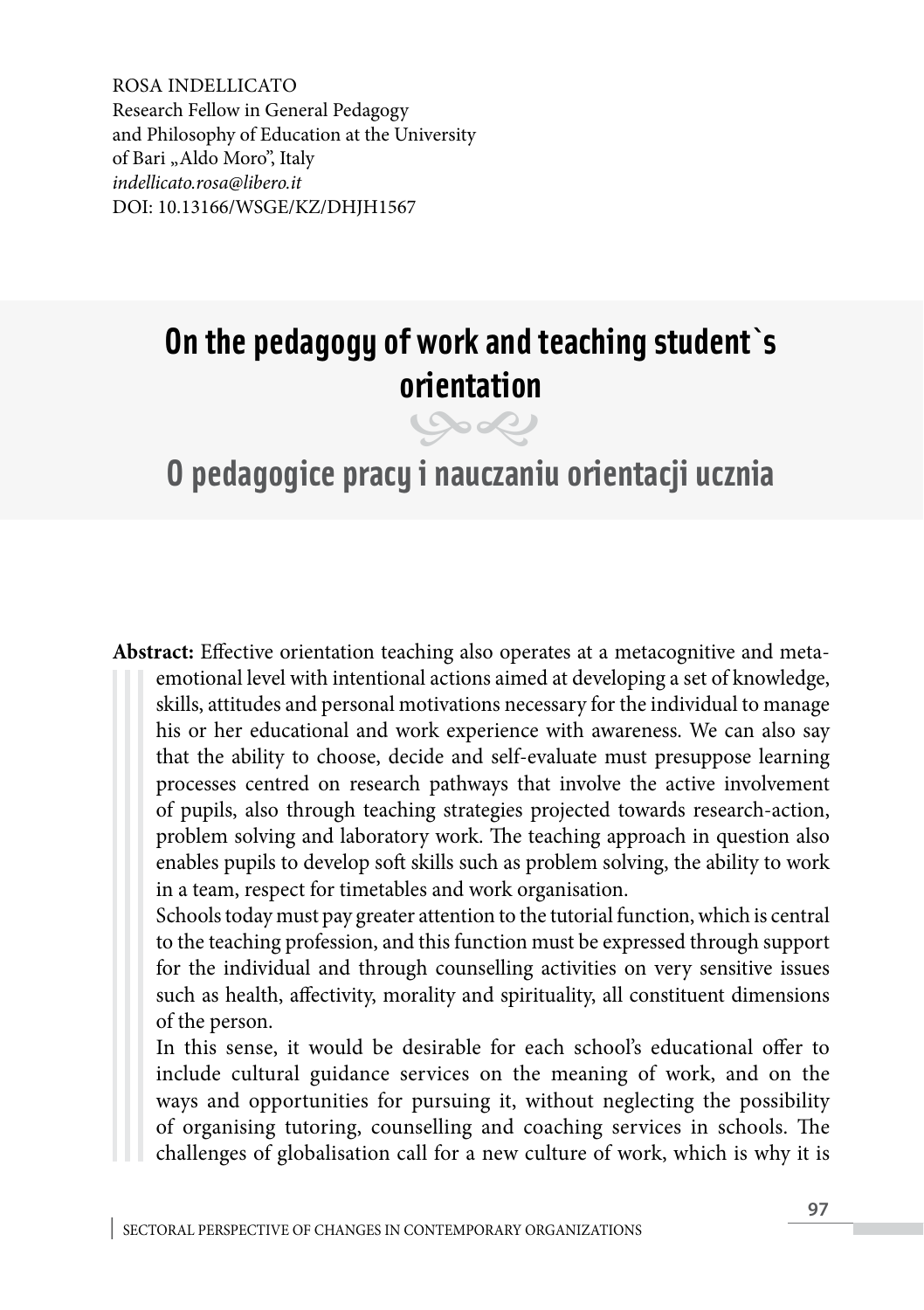necessary to create a new work ethic that is neither servile nor alienated, but genuinely human, so that the dignity of the worker is protected and respected in any social context.

**Keywords:** student`s orientation, education, work pedagogy.

**Streszczenie:** Skuteczne nauczanie orientacji działa również na poziomie metapoznawczym i metaemocjonalnym poprzez celowe działania mające na celu rozwijanie zestawu wiedzy, umiejętności, postaw i osobistych motywacji niezbędnych do świadomego zarządzania swoim doświadczeniem edukacyjnym i zawodowym. Można również powiedzieć, że umiejętność wyboru, decydowania i samooceny musi zakładać procesy uczenia się, skoncentrowane na ścieżkach badawczych, które obejmują aktywne zaangażowanie uczniów, również poprzez strategie nauczania projektowane w kierunku badań-działania, rozwiązywania problemów i pracy laboratoryjnej. Omawiane podejście do nauczania umożliwia również uczniom rozwijanie umiejętności miękkich, takich jak rozwiązywanie problemów, umiejętność pracy w zespole, przestrzeganie rozkładu zajęć i organizacja pracy.

Współczesne szkoły muszą zwracać większą uwagę na funkcję wychowawczą, która jest kluczowa dla zawodu nauczyciela, a funkcja ta musi wyrażać się poprzez wsparcie dla jednostki oraz działania doradcze w bardzo wrażliwych kwestiach, takich jak zdrowie, uczuciowość, moralność i duchowość.

W tym sensie pożądane byłoby, aby oferta edukacyjna każdej szkoły zawierała usługi poradnictwa kulturowego dotyczące sensu pracy oraz sposobów i możliwości jej wykonywania, nie zaniedbując możliwości organizowania w szkołach tutoringu, doradztwa i coachingu. Wyzwania globalizacji wymagają nowej kultury pracy, dlatego konieczne jest stworzenie nowej etyki pracy, która nie będzie ani służalcza, ani wyobcowana, ale prawdziwie ludzka, aby godność pracownika była chroniona i szanowana w każdym kontekście społecznym.

**Słowa kluczowe:** orientacja ucznia, edukacja, pedagogika pracy.

#### **Intruduction**

«A phenomenon such as early school leaving, which highlights with greater clarity the undefined and often uncertain contours of the social system, but also of the world of education, can be tackled through a correct and articulated guidance activity that presupposes a re-modulation of knowledge,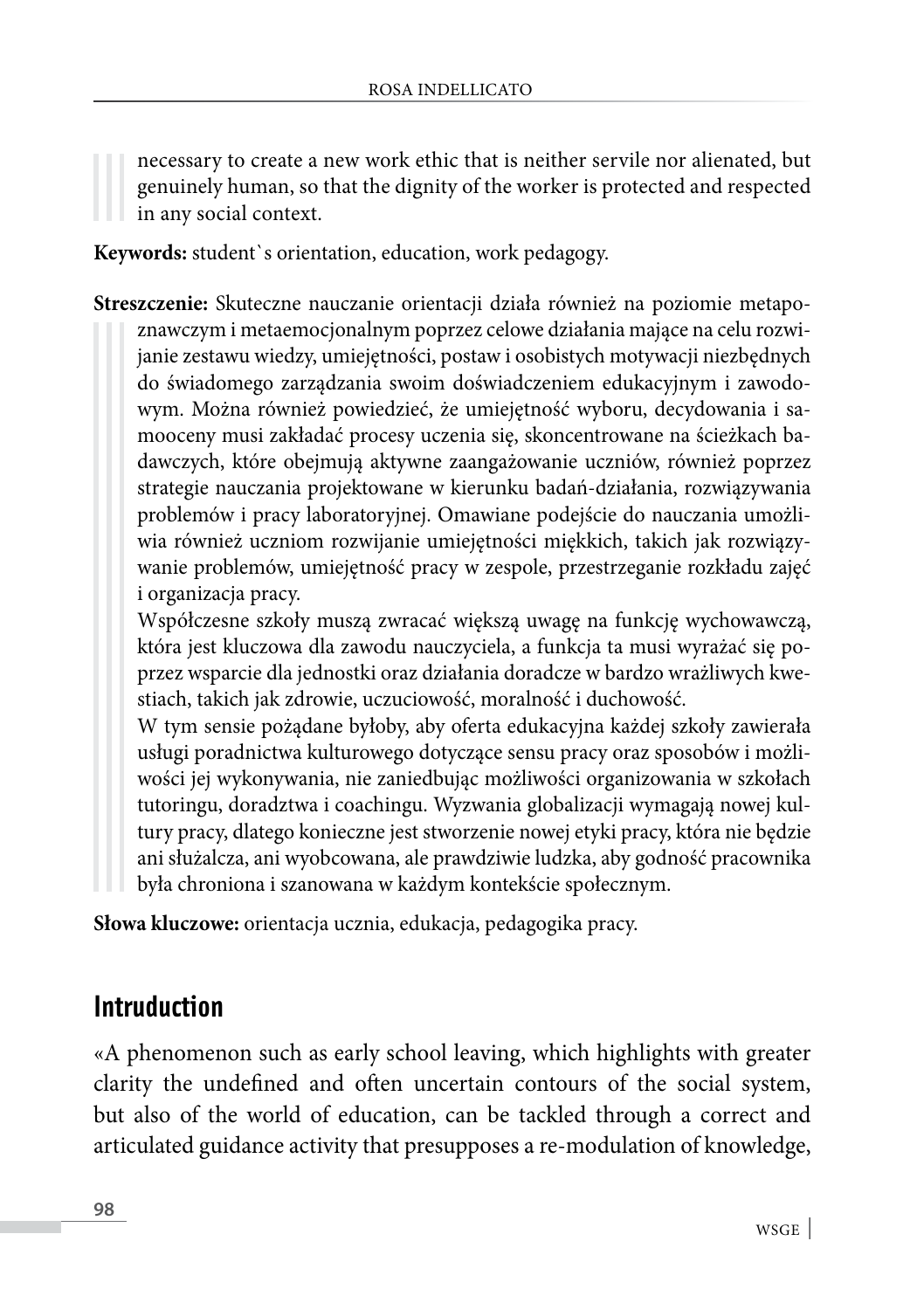skills and contents in function of the identification of new epistemic codes and new hermeneutic keys [...]. Well-structured guidance is continuous and non-directive and for this very reason it is able to prevent dispersion. In primitive societies it was the family, based on the needs and customs of the community, that dictated and managed the future of young people according to standardised criteria; today, in the globalised and post-modern world, it should be the school that puts the individual pupil in a position to choose and to prefigure his future in complete freedom»1 .

Guidance, which is one of the main purposes of the school, is particularly complex and demanding. For this reason it must be planned with the collaboration of families and other educational agencies in the area. In recent years, many schools have shown a growing interest in educational activities aimed at guidance, activities that have long been marginalised, often reduced to simple information on the various high school courses<sup>2</sup>. On the contrary, we believe that, in a society like ours, which is strongly linked to technology and therefore to 'specialisation', guidance is a necessity, as well as a duty, as a guarantee of awareness and realism. There is also a need for schools as a whole to regain credibility and trust on the part of families, since as an institution they do not merely provide 'cultural tools', but also encourage the educational process by making pupils capable of assessing themselves and the world around them and thus of making autonomous decisions. It can be said that in the last years of the third millennium there has been a particular interest in orientation and education for work also at a regulatory level. In fact, the Resolution of the Council of Europe of 18.05.2004 refers to guidance as those activities that contribute «to enable citizens of all ages, at any time in their lives, to identify their capacities, competences, interests, to know how to make decisions on education, training and employment, as well as to manage their personal life

<sup>&</sup>lt;sup>1</sup> S. Salmeri, "La pedagogia tra criticità e istanze di cambiamento: la dispersione scolastica", in M. Pellerone (a cura di), *Rischio di dispersione scolastica e disagio socio-educativo. Strategie e strumenti di intervento in classe*, FrancoAngeli, Milano 2015, p. 85.

<sup>2</sup> Per un primo approccio in prospettiva pedagogico- educativa si veda la voce "orientamento" in J. M. Prellezo, C. Nanni, G. Malizia (a cura di), *Dizionario di Scienze dell'Educazione*, LAS, Roma 1997, pp. 776–778; cfr. G. Flores d'Arcais (a cura di), *Nuovo dizionario di pedagogia*, Paoline, Cinisello Balsamo 1987, pp. 874–879.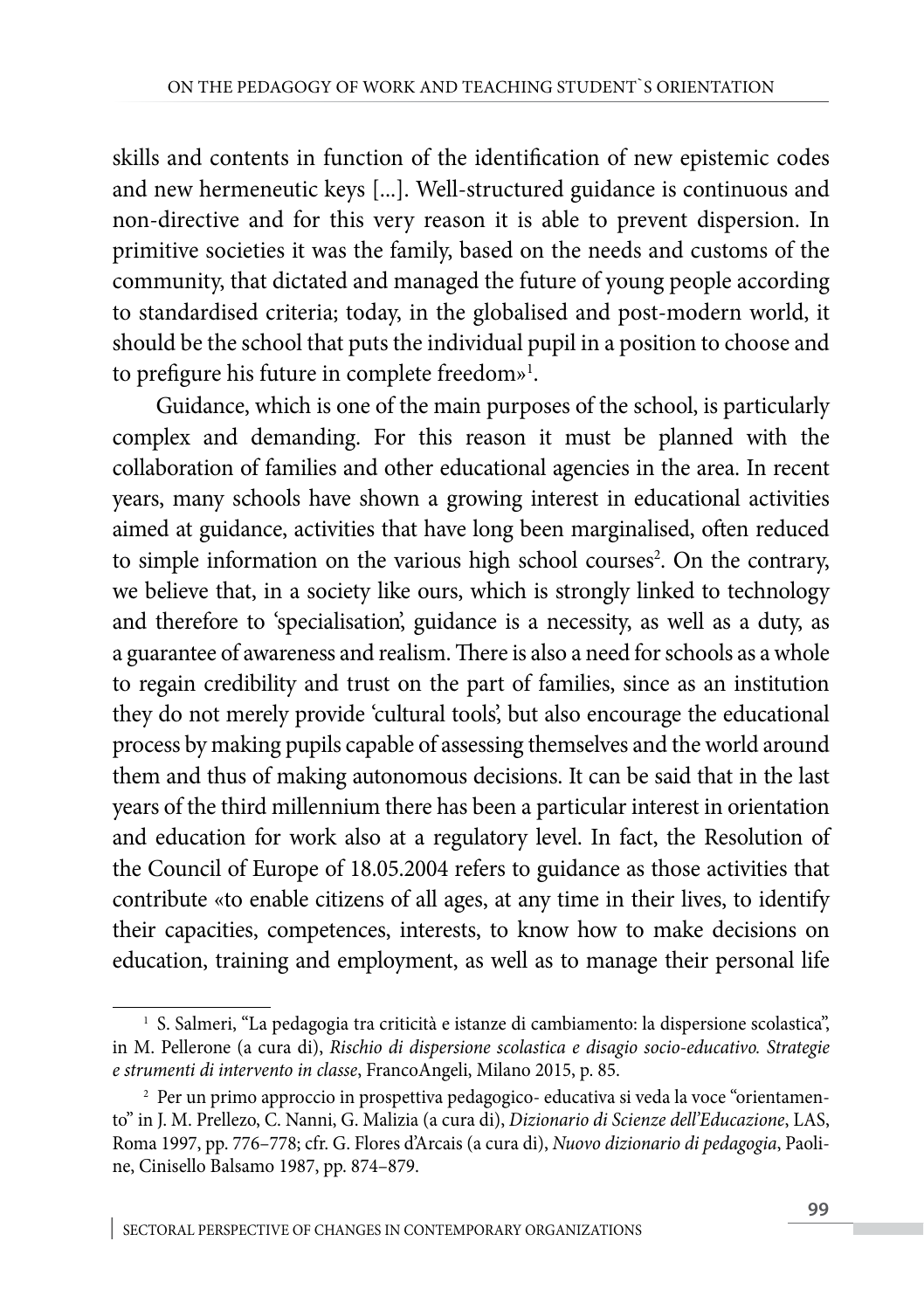paths in training activities, in the professional world and in any environment where they acquire and/or exploit such capacities and competences»<sup>3</sup>.

This approach is maintained in the strategies of the European Union for the achievement of the objectives of "Lisbon 2010" and "Europe 2020", which postulate permanent guidance<sup>4</sup> as a right of the citizen to support the processes of choice and decision-making. In fact, we are moving according to economicist priorities due to the exasperation of the objective of economic growth and the needs of the labour market; however, alongside the labourist aims, the value of cohesion, social inclusion, prevention and contrast of marginalisation is affirmed. At a national level, from the Miur Guidelines of 2009 to those of 2019<sup>5</sup>, moving from the European directives, the urgency of supporting the citizen is affirmed, in all phases of the evolutionary cycle, in order to put him in conditions to:

- $\blacksquare$  identify their own interests, skills, competences and attitudes,
- **m** manage and plan their learning and work experiences in accordance with their life goals,
- **m** make responsible decisions about education, training, employment and their role in society.

However, the school is not the only subject involved, hence the need for significant interaction with families, local authorities, public and private associations and the world of work, in order to work in a network, agree and share common objectives and actions. The diagnostic-informative approach aimed at managing the transition between school, training and work is overcome and a transversal guidance model is affirmed, which goes back to the 1979 Middle School Programmes, which is defined as guidance, precisely because it encourages the subject's initiative for his own development and puts him in a position to conquer his own identity in the social context through

<sup>3</sup> Cfr. *Risoluzione del Consiglio d'Europa* del 18.05.2004.

<sup>4</sup> Cfr. L. Girotti, *Progettarsi. L'orientamento come compito educativo permanente*, Vita e Pensiero, Milano 2006.

<sup>5</sup> Cfr. *Linee guida dei percorsi per le competenze trasversali e per l'orientamento*. Adottate con decreto 774 del 4 settembre 2019.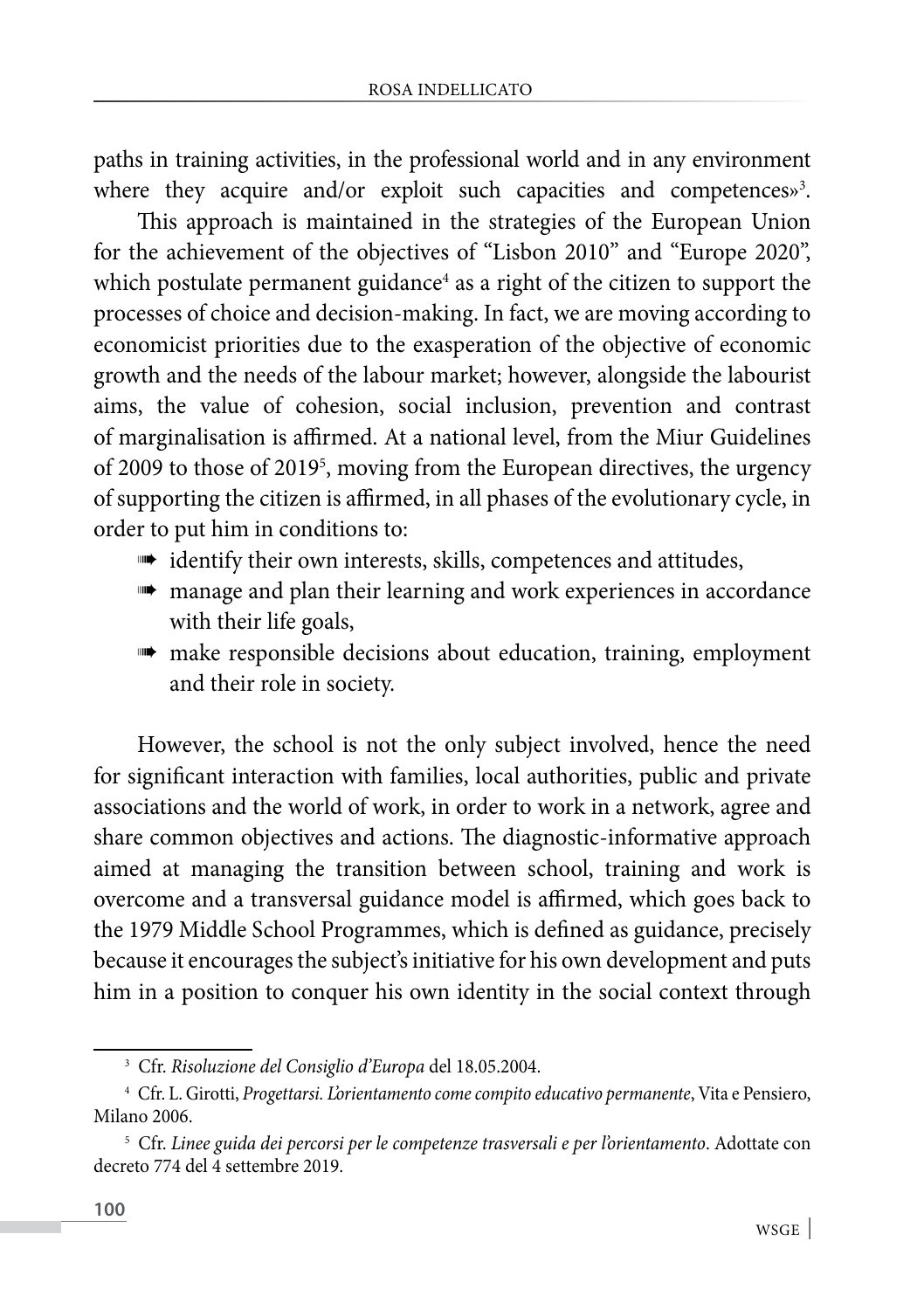a continuous training process. The process pervades all disciplines and starts from the first years of schooling in the primary and nursery school segments (in this regard, it is enough to remember that the so-called OR.M.E. Project - Guidance in Nursery and Primary Schools - was launched in 1997/1998), based on the assumption that the formation of citizens capable of developing their own life project must be achieved from the outset with responsible choices based on a mature awareness of their own inclinations and possibilities. All this is based on the conviction that school is a collective and shared experience, because it is precisely in contact and confrontation with others that pupils build their personal and cultural identity and thus their objective awareness of their own abilities, their own volition, but also their own limits. It can be said that in all segments of schooling, teaching activities, while promoting the learning of specific disciplinary contents, contribute to increasing knowledge of oneself and of social reality, to developing processes of knowledge, growth and individual and collective learning, to strengthening the different abilities to cope with reality, to facilitating the transfer and exchange of skills within concrete training and professional paths.

Schools must therefore perform an orientation-formative function, which is one of their institutional tasks, and this function presupposes a rethink of the classic content-transmissive teaching models, favouring active and cooperative learning processes in which one does not learn the disciplines, but learns through the disciplines. The school curricula themselves must also be oriented towards a transversal perspective, aimed at enabling young people to self-direct, so that they can develop the ability to draw up life and work projects, thus enabling them to choose and decide independently and in line with the analysis of their interests and aptitudes. Effective guidance teaching<sup>6</sup> also operates at a metacognitive and meta-emotional level with intentional actions aimed at developing a set of knowledge, skills, attitudes and personal motivations necessary for the individual to manage their training and work experience with awareness and effectiveness. In addition to basic disciplinary skills, it is necessary to pursue the possession of transversal competences

<sup>6</sup> Cfr. A. Argentino, *Per una didattica orientativa/orientante. La formazione come scelta consapevole,* Ancia, Roma 2016.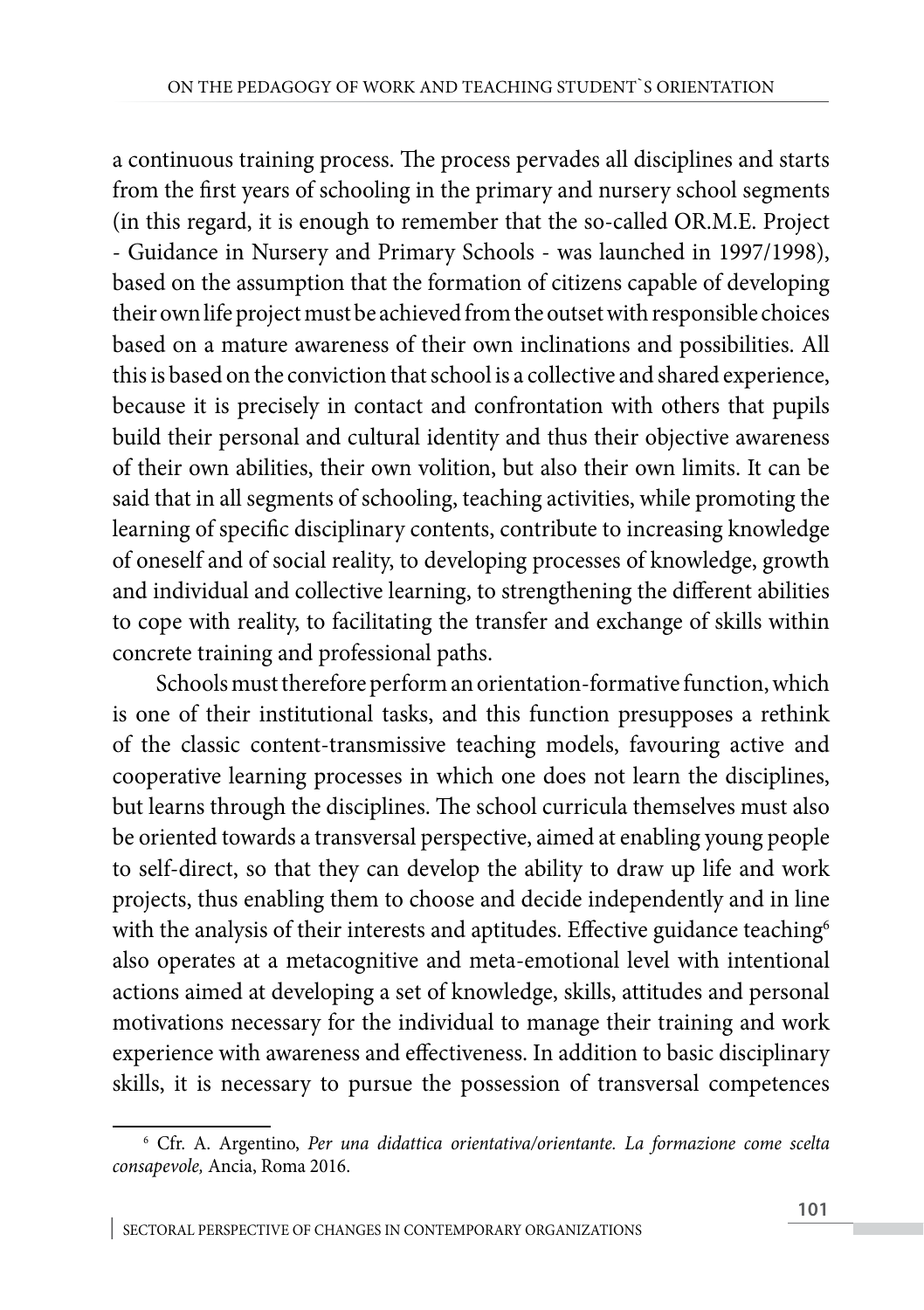to learn to learn, plan, act autonomously and responsibly, solve problems, identify connections and relations, acquire, decode and interpret information, choose and decide. Of course, teaching all this is not easy, given the structural and infrastructural changes that have altered social and production systems, but also the development of the individual. In this sense, Pombeni's statement that «the evolution of the problem of orientation is parallel to the development of human society' is worthy of support»<sup>7</sup>.

It is a question of prioritising education in personal planning, pursuing the acquisition of the ability to be critically active with regard to problems, to channel energy towards objectives, and to make people responsible for their commitments. We can also say that the ability to choose, decide and self-evaluate, which is closely linked to esteem, confidence and security, must presuppose learning processes centred on experimental and research paths and which in any case involve the active involvement of pupils in the design and development of study curricula, also through teaching strategies and methodologies geared towards action research, problem solving and laboratory work. The teacher, as a facilitator of learning, according to the non-directive model of Carl Rogers<sup>8</sup>, should carry out an orientative tutoring exercise that accompanies the learning experience of all students, guaranteeing those in difficulty and at risk of dropping out, support and personalised help with the aim of preventing failure.

#### **Methodological strategies to promote orientation activities**

Tutoring serves to support the development of transversal skills, the reinforcement of motivations, the emergence of latent potential, to help overcome critical moments or problematic situations. In this regard Pagano

<sup>7</sup> M.L. Pombeni, *Orientamento scolastico e professionale. Un approccio socio-psicologico,*  Il Mulino, Bologna 1990, p. 11.

<sup>&</sup>lt;sup>8</sup> The orientation, the tutoring, the empathic I care consist above all in offering to the young person what can help him to find again in himself, to produce from himself the psychic energies to become able to orientate himself autonomously in the path of the life, Rogers, in this regard, writes that the ultimate aim of a "therapy centred on the client" is to make him, thanks to the empathy of the therapist, able to help himself, conquering and expressing self-confidence and "unconditional" esteem. (cfr. C. R. Rogers, *Un modo di essere. I più recenti pensieri su una concezione di vita centrata-sulla-persona*, Psycho, Firenze 1993, p. 13 [1980]).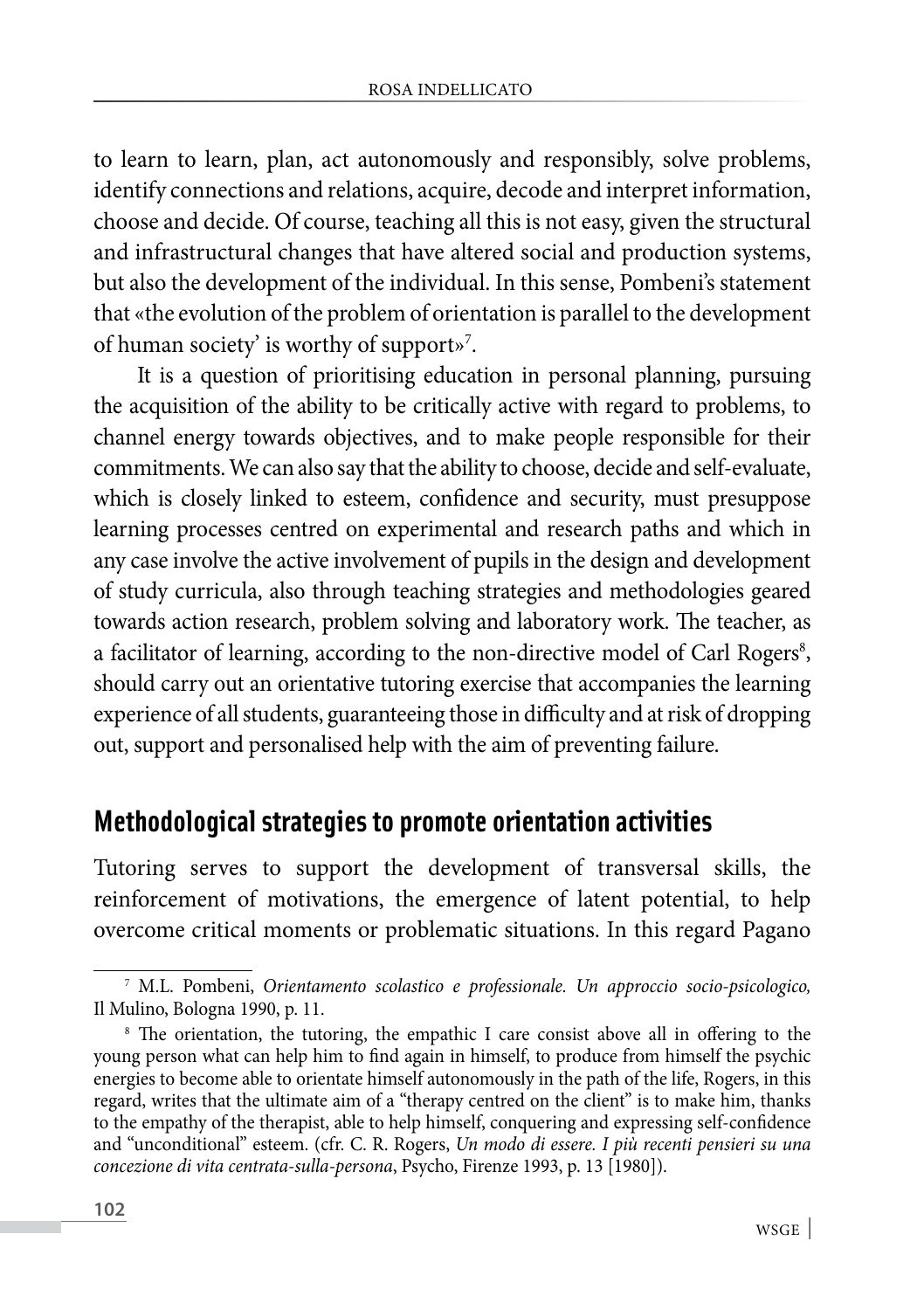writes: «The pedagogy of accompaniment [...] can be recognised within a varied repertoire of practices, such as choice orientation, study support, educational consultancy, expert accompaniment in the professional world, etc. Each of these practices is characterised by its own specificity. Each of these practices is distinguished by its own epistemological identity which, in our opinion, can be recognised within a macro-common denominator: the pedagogy of personalism, open to a philosophy of praxis and attentive to taking care of the other (I care), that is, of those who are disoriented and unable to cope with difficulties (crisis counselling), of those who need a guide to make a choice (supporting counselling) especially in the most delicate and crisis phases of their life cycle (developmental counselling)»<sup>9</sup>.

The exercise of this function facilitates individual and group dynamics, guides learning processes, assists in individual training and facilitates interpersonal relationships. It would be a mistake to attribute specialised connotations to the tutoring function, attributing it to external experts or internal figures with particular skills. Rather, it should be part of the ordinary experience and cultural and professional background of every teacher who teaches by providing guidance and provides guidance by teaching. In attacking the phenomenon of early school leaving, which is closely related to that of school failure, one cannot disregard the professional identity of the teacher who must know how to manage the crucial moments of the pupil's socio-affectiverelational development, which concern the complexity of the adolescent crisis. Schools today should pay more attention to the tutorial function, which is central to the teaching profession and must not be at all secondary to the transmission of knowledge and the promotion of disciplinary learning. This function must be expressed through the facilitation of individual and group dynamics and as an essential support to the person and counselling activities on very delicate personal issues such as sexuality, health, affectivity, morality, spirituality, all constituent dimensions of the onto-axis reality of the person.

<sup>9</sup> R. Pagano, *Per una pedagogia dell'accompagnamento. Un' indagine fenomenologicoermeneutica sugli adolescenti in terra Jonica*, in A. Uricchio*, L'emergenza ambientale a Taranto: le risposte del mondo scientifico e le attività del polo "Magna Grecia"*, Collana Studi del Dipartimento Jonico, Cacucci, Bari 2014, p. 526.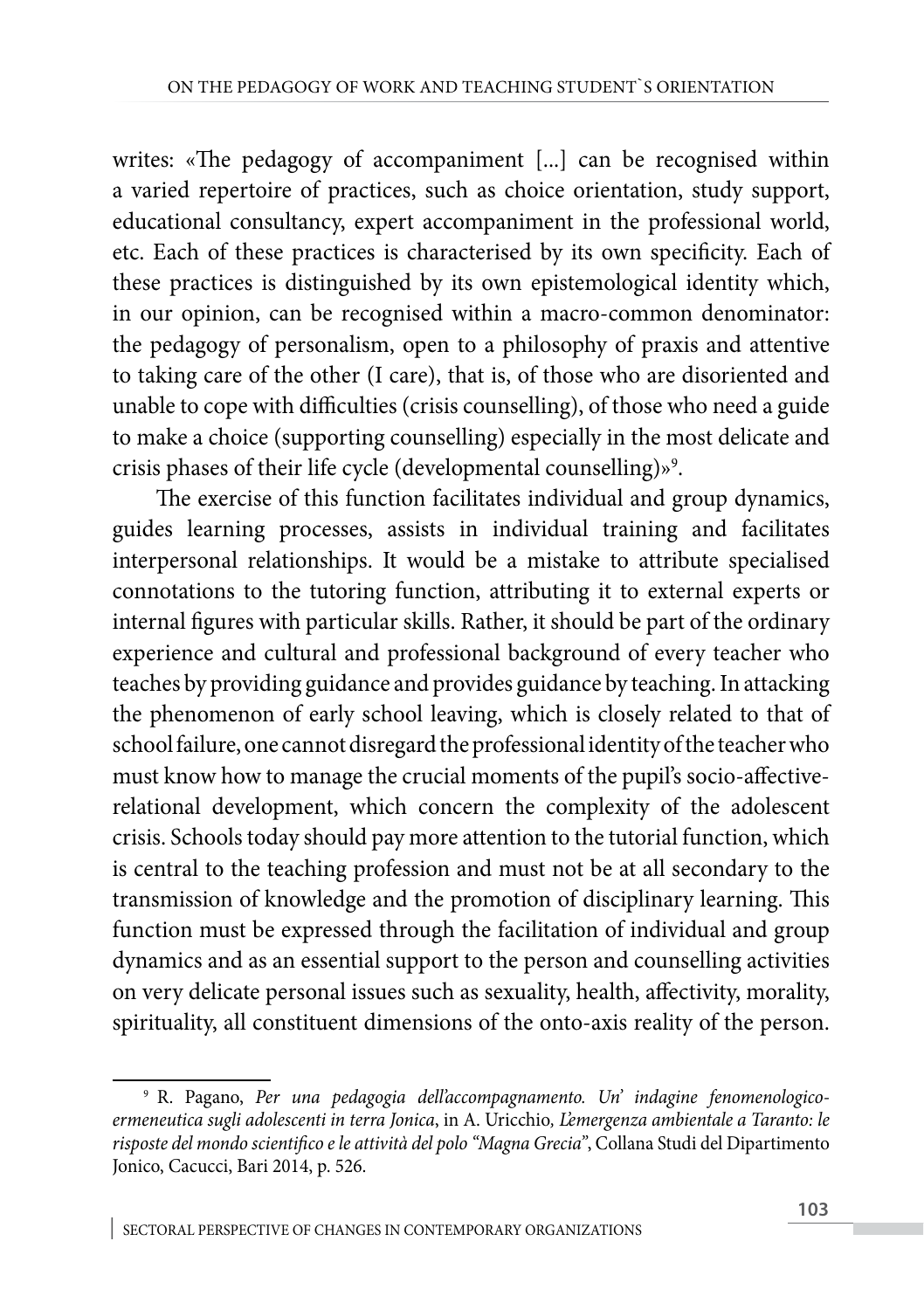Moreover, school guidance cannot be reduced to the psychological dimension of self-knowledge, but «must extend to a social and cultural projection, with reference to the community to which one belongs, to social and professional identity, to historical memory, to shared values and to work ethics»<sup>10</sup>.

Tutoring must therefore include actions of approach and knowledge of the world of work that in high schools find a structural place in the School-Work Alternation courses, already provided for by Article 4 of Law 53/2003 and consolidated and strengthened by the so-called "Good School" Law no. 107/201511.

Alternation teaching makes it possible to achieve complementarity between the different approaches to learning with precise educational aims to be pursued in the design of alternation courses:

- realising flexible and culturally and educationally equivalent learning modes by allowing the connection of classroom training with practical experience,
- **the training acquired in the school and training courses** with the acquisition of skills that can be used in the labour market,
- **the to encourage the orientation of young people in order to enhance** their personal vocations,
- **the create a synergy between school and training institutions, the** world of work and civil society,
- linking the educational offer to the cultural, social and economic development of the territory.

The proposed teaching method stems from the awareness that in the educational sector, today more than in the past, there is a need for pupils to experience different times, places and types of learning. In fact, the

<sup>&</sup>lt;sup>10</sup> Cfr. Linee guida Nazionali per l'Orientamento permanente - Nota del Miur n. 4332/2014.

<sup>&</sup>lt;sup>11</sup> With Law 107/2015, this type of training becomes an essential component of the school curriculum and a compulsory number of hours is envisaged for the activation of alternance experiences for students in the second two years and last year of higher education. A certain number of hours of on-the-job training is indicated for each school system: 200 hours in high schools and 400 hours in technical and vocational institutes. In this sense, Italy is the first European country to have extended the alternance methodology to high schools and has surpassed, in terms of innovation, even Germany, which was the forerunner of this didactictraining practice, applied only to technical and professional institutes.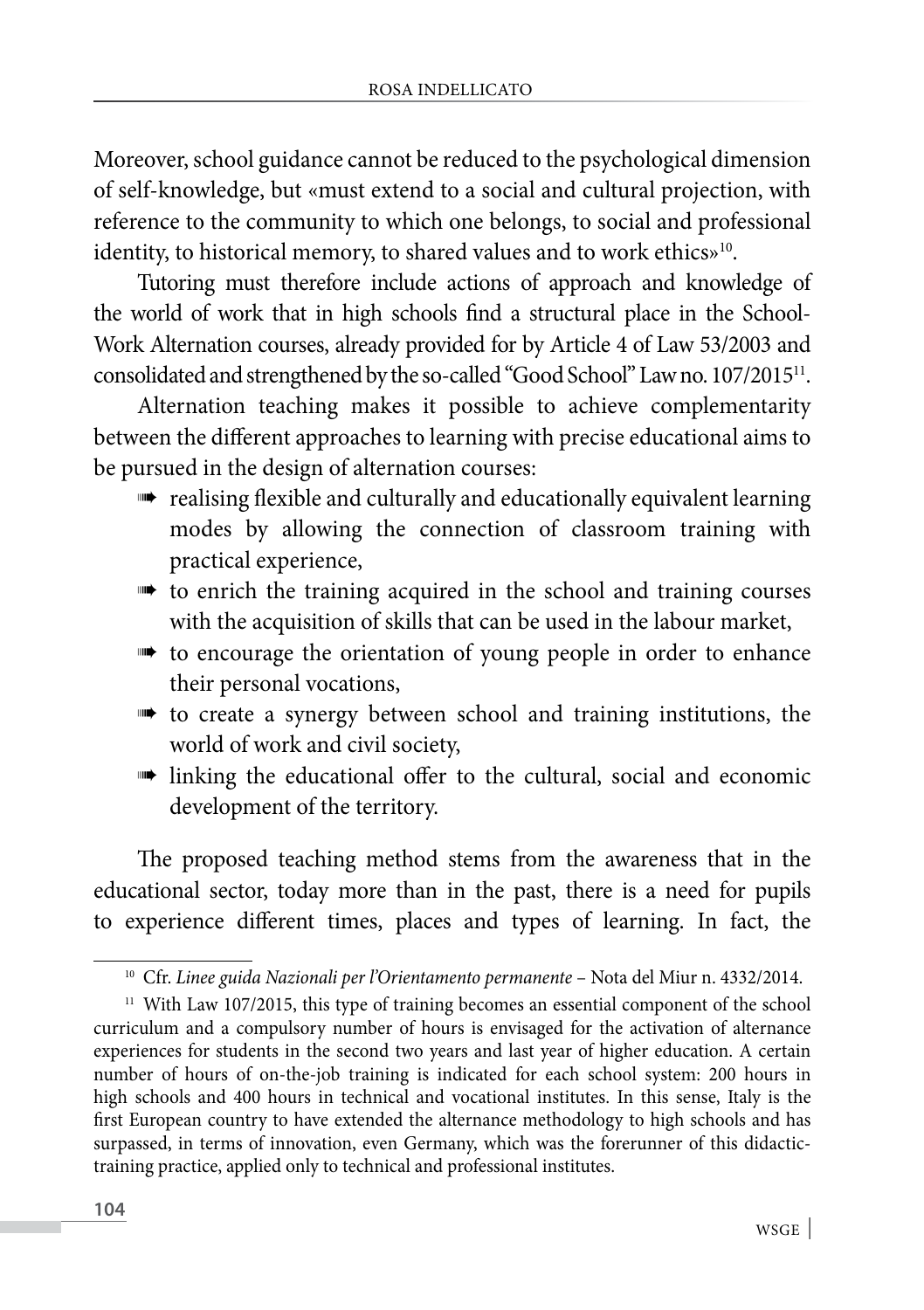implementation of alternation favours the transition from a type of learning anchored to individual disciplines to a method that, instead, supports the value of learning gained in more differentiated contexts, formal and otherwise. The teaching approach in question also enables pupils to develop *soft skills<sup>12</sup>* such as: *setting* and *solving*, *problem solving*, ability to work in a team, respect for schedules and work organisation; all useful skills for entering the relevant professional sector. It is clear that the training and educational potential of the alternance pathway can be considerable, provided that careful school work is done and a compulsory number of hours is envisaged with regard to the activation of alternance experiences for students in the second two years and last year of upper education. In fact, if it is well planned and implemented, work experience can represent a dynamic innovation with respect to traditional didactics and can encourage new ways of designing the curriculum, as well as preparing for effective integration into the world of work, thus emphasising the cultural and educational dimension of work $13$ . In this way it is possible to recover the formative and creative dimension of work $14$ , including physical, material and manual work which, while qualifying the curricula, facilitates orientation activities by opening up to the territory and its production dynamics.

### **Education at work for a new pedagogy**

The work experience system has called into question the relationship between young people and work, which is a particularly important problematic issue on which controversy and various judgments are thickening. According to

<sup>12</sup> M. Tucciarelli, *Coaching e sviluppo delle soft skills*, La Scuola, Brescia 2014; cfr. P. Sharma, *Soft Skills Personality Development for Life Success*, BPB Publications, New Delhi 2018.

<sup>&</sup>lt;sup>13</sup> This is also the direction taken by the apprenticeship scheme, redefined by Article 43 of Legislative Decree no. 81/2015, known as the Jobs Act, for which, starting from the second year, part of the school course of education and vocational training can be carried out in a company. In this case, the employer who signs the contract signs a protocol with the training institution in which the student is enrolled.

<sup>&</sup>lt;sup>14</sup> Cfr. G. Bertagna, "Luci e ombre sul valore formativo del lavoro. Una prospettiva pedagogica", in G. Alessandrini (a cura di), *Atlante di pedagogia del lavoro*, FrancoAngeli, Milano 2017, pp. 49–85.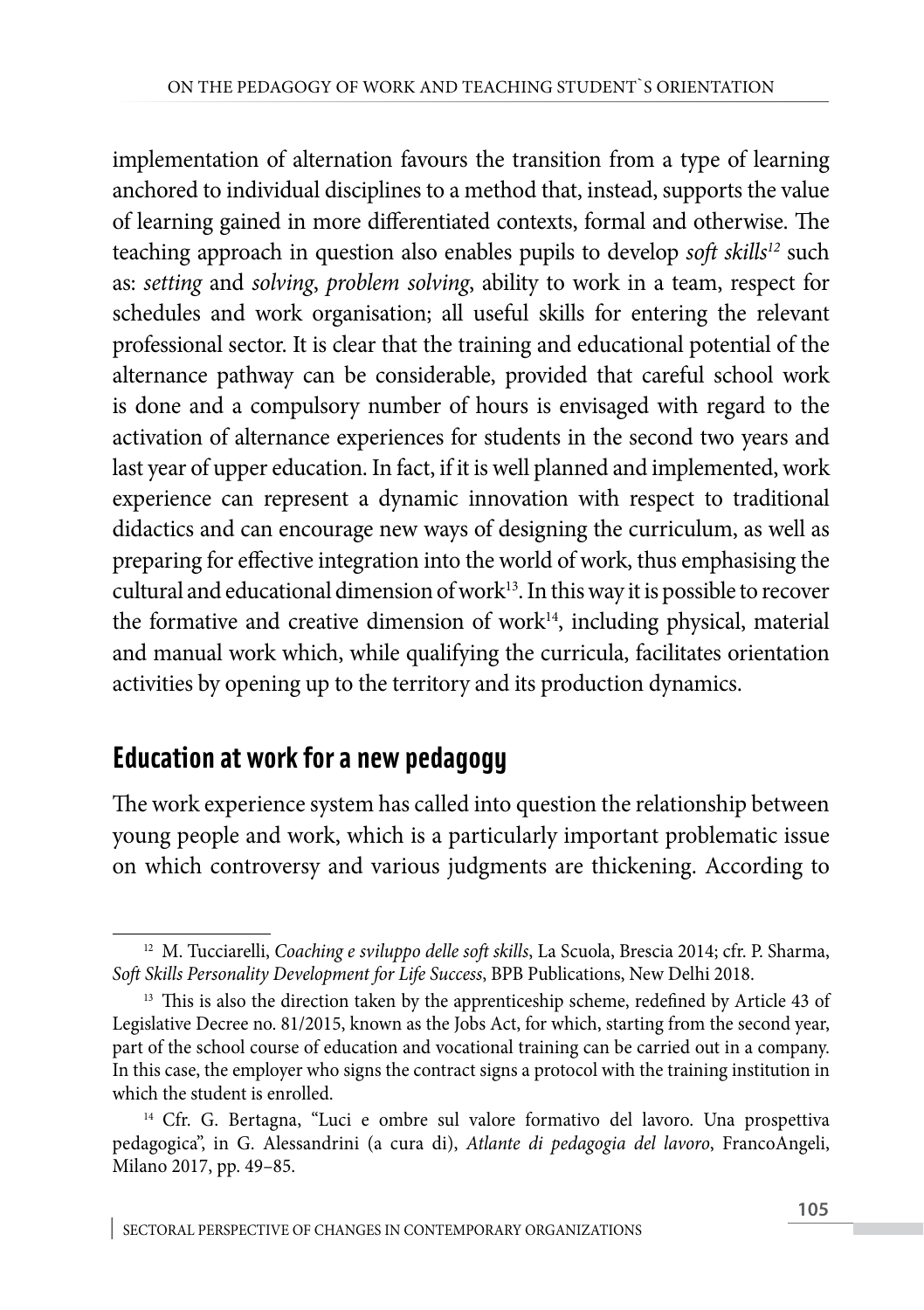the Constitution, ours is a Republic founded on work, but this foundation appears fragile, since work is considered a commodity by economic theories. It is true, however, that in an ethical-anthropological vision work must also be seen in terms of meaning<sup>15</sup>; in fact the foundation of the constitutional dictate is the freedom of the person who works, the person who, thanks to work, makes economic, social and human progress possible. Let us even say that our existence depends on work, which has always been the backbone of the evolution of civilisation. In order to understand the objective and subjective causes of the lack of education for work, we must adopt a more comprehensive point of view than the one that attributes the causes to economic determinisms. If the problem of education for work is how to configure the social relationship between young people and the labour market, in the context of the more general context in which this relationship is found (family, school, social fabric)<sup>16</sup>, then it is clear that there is a need to improve the human and professional qualities of young people leaving school and university also for an effective insertion into the world of work. Therefore, the youth-work relationship is both the structural cause of the very existence of the youth category and the arbiter of the survival of post-industrial society and its integration.

The existing separation between school and the labour market is still denounced today, but with a particular focus on the demand for labour, which is always considered a decisive variable with respect to marginalisation in relation to work itself, and therefore the cause not only of the high unemployment rate but also of the phenomenon of dropping out of school due to even unstable insertion in a precarious job that ends up being relegated to the meshes of the invisible economy. It can be said that young people's orientations and expectations are moving in three fundamental directions: there is a growing preference for self-employment; expectations are growing for more creative work; preferences are growing for a more balanced work-life

<sup>15</sup> Cfr. F. Totaro, "Lavoro ed equilibrio antropologico", in Id. (a cura di), *Il lavoro come questione di senso*, Eum, Macerata 2009, pp. 308–310.

<sup>&</sup>lt;sup>16</sup> Cfr. P. Donati, Il lavoro che emerge. Prospettive del lavoro come relazione sociale in *un'economia dopo-moderna*, Bollati Boringhieri, Torino 2011.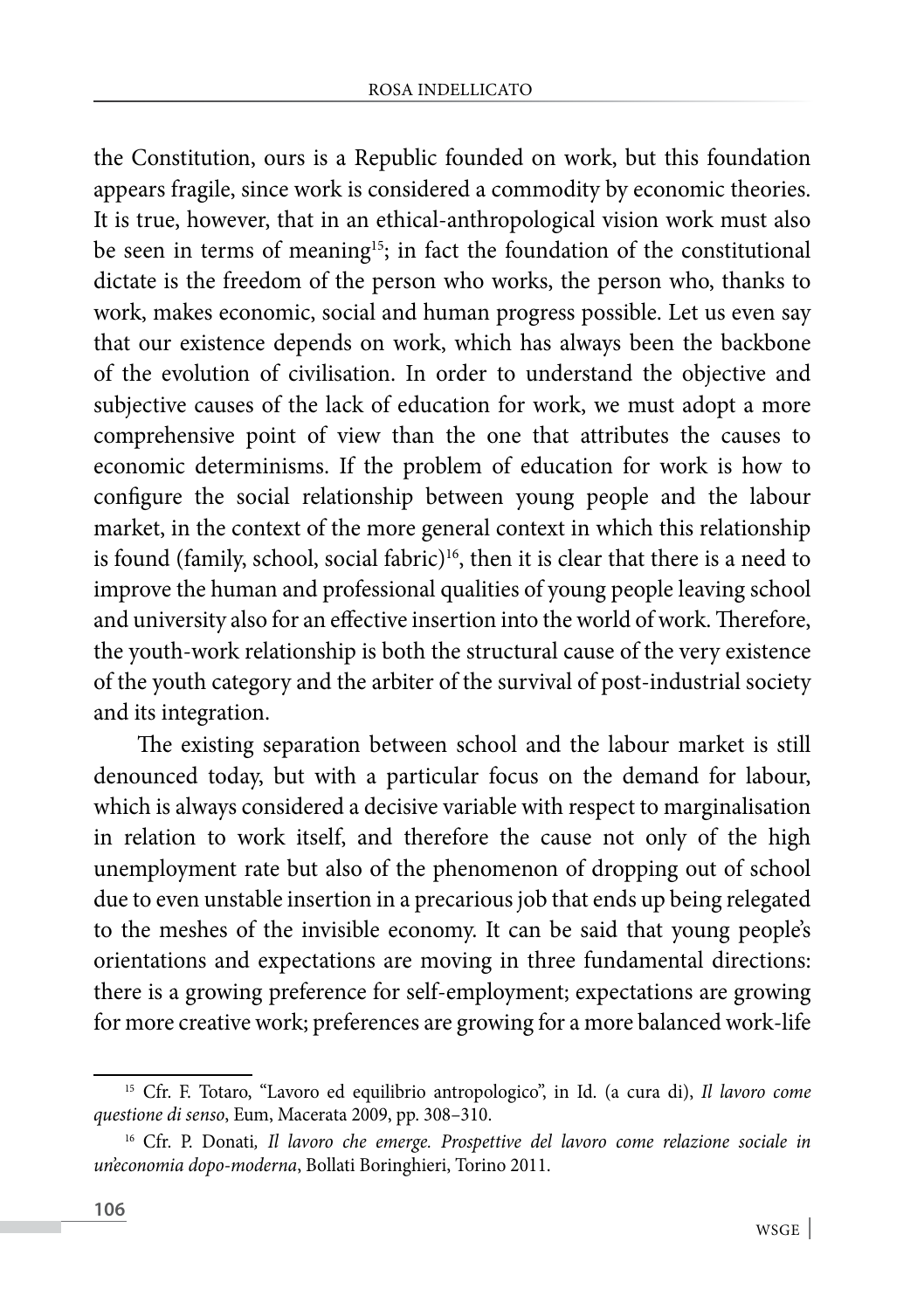relationship in terms of time and transactions. Education for work must focus less and less on pedagogy based on habitus and must, on the other hand, aim at a more reflective socialisation on the part of the young person. Today there is a need to focus on those educational methods that aim to develop both autonomy and the ability to cooperate with others. It is necessary today to educate people in personalised work in order to help them clarify the reasons for and aims of their professional project and the training it requires. In other words, it is necessary for work to be valued in terms of its ethical meanings and expressive values, understanding that material needs cannot be separated from human meaning and ethical and social goals $17$ .

I think that we need to educate young people to learn work as a meaningful relationship with themselves, with others and with the world. And all the educational and socialising agencies, from the family to the school, from businesses to professional associations and political-administrative institutions, must commit themselves to this, precisely to give new meaning to work and its new organisational forms. In fact, the new anthropological paradigm of education should be based on three fundamental points: the culture of work; staff training; and organisational structures. What is lacking in work education are above all relational aspects, and it is here that the educational emergency is felt most acutely. Even the professional vocation today must no longer be conceived as an instrument of success, but as self-realisation in full integration with others, and only in this sense can it be characterised as a pedagogy of work for inclusion and can also be characterised in a triadic and relational programme of significant educational importance: humanising work, humanising oneself in work and humanising others through work<sup>18</sup>.

In fact, it can be said that work is not only a relation to things, but it is a relation of the subject who performs it and a relation to others. In fact, the

<sup>&</sup>lt;sup>17</sup> Unfortunately, neo-capitalism has not only continued to support the progressive separation of the spheres of the life of the spirit, already highlighted by Max Weber, but has ensured that the economic sphere, having become the canon of the others, has imposed 'its own one-dimensional narrowness, indifferent to any consideration other than accounting'.

<sup>18</sup> Cfr. *La sfida educativa. Rapporto-proposta sull'educazione*, a cura della Comitato per il progetto culturale della CEI, Editore Laterza, Roma-Bari 2009, p. 38; cfr. anche R. Iafrate, R. Rosati, Riconoscersi genitori, Erickson, Trento 2007, pp. 100–102.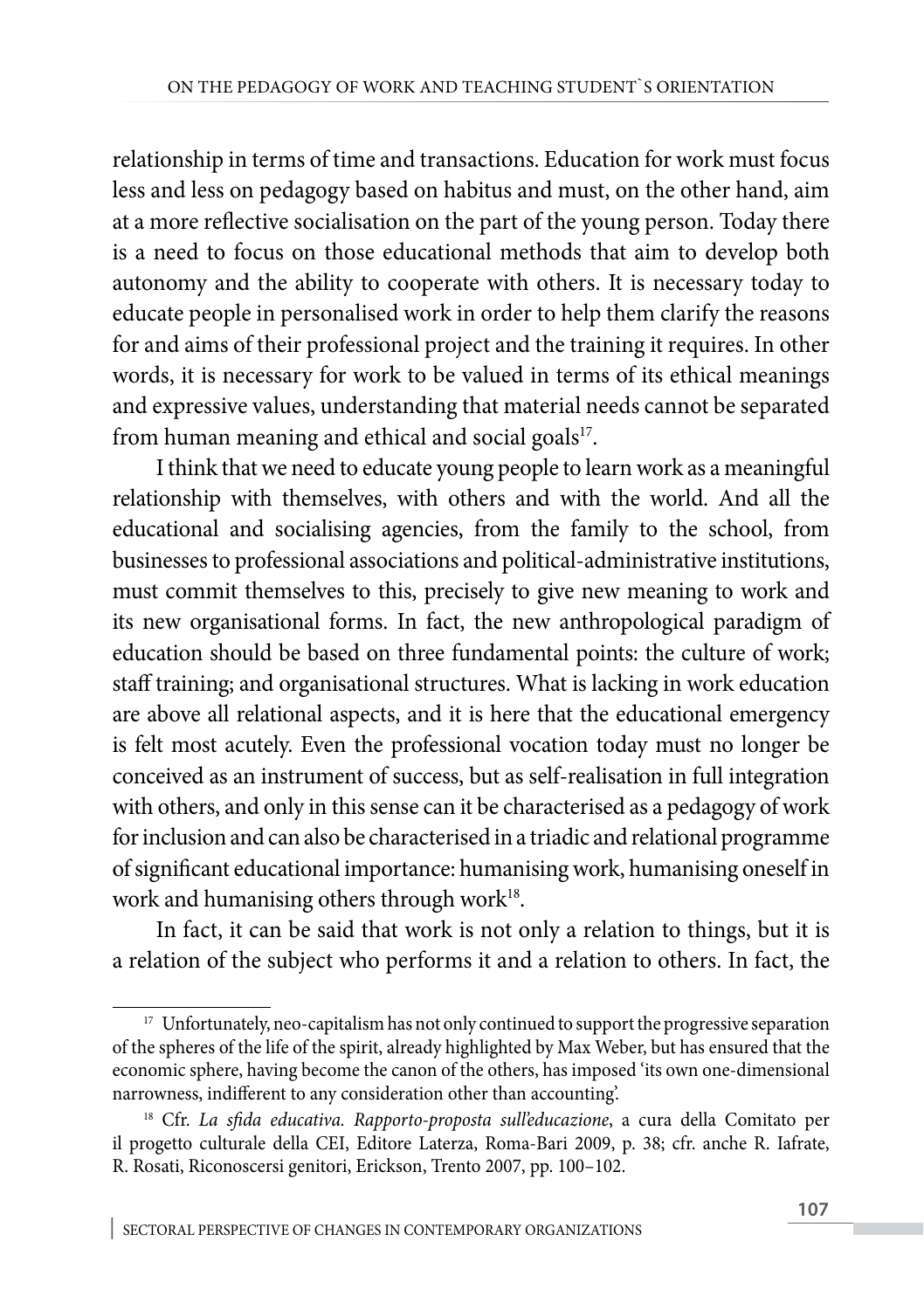paradigm of *homo oeconomicus* and *homo consumens*19 aimed only at gain, profit at all costs and consumption, has failed in its objectives because the greedy accumulate for themselves, do not share with others and absolutize finite goods, with a relapse of dissatisfaction and unhappiness, not recognising the goods of gratuitousness, i.e. those relational goods whose obligation derives from the bond that unites men, yet these goods, as Zamagni writes, are extremely important for the need for happiness that everyone carries within<sup>20</sup>.

The challenges of globalisation call for a new work culture and a new work pedagogy. This is why it is necessary to create a new work ethic that is neither servile nor alienated, but genuinely human, so that the dignity of the worker is protected and respected in any social context. In fact, Bertagna writes: «Servile work [...] rather than a way of asserting oneself is rather a systematic expropriation of oneself, it is a denial of the person who performs it, reduced exclusively to an instrument and machine for the purposes, uses and fruits that are only others»<sup>21</sup>. It is therefore necessary to promote a model of education for work that respects the dignity of the worker and at the same time does not prevent the young person from expressing his or her inner richness and the possibility of interpersonal and enriching relationships. This is why for years it has been proposed to overcome the crisis in work training through lifelong learning and alternating school and work. Hence the importance of creating links between training and work, not least to sustain motivation to learn something new and to foster professional curiosity. This is why it is necessary for the family and the school to provide educational guidelines and outline prospects for work integration,

<sup>&</sup>lt;sup>19</sup> It can be said that life is reduced to consumption, so choosing what to consume is the only freedom we are allowed, the only one presented as desirable. It is no coincidence that Bauman spoke of 'homo consumens' to indicate this stage of our anthropological transformation (cfr. Z. Bauman, M. Magatti, *Homo consumens. Lo sciame inquieto dei consumatori e la miseria degli esclusi*, Erickson, Trento 2007).

<sup>20</sup> Cfr. S. Zamagni, *La crisi economico-finanziaria come crisi di senso. Il ruolo della società civile*, p. 14; in http://www.webdiocesi.chiesacattolica.it/cci\_new/documenti\_ diocesi/69/2012-06/16-75/Zamagni.pdf; cfr. anche M. Prodi, *Per una nuova umanità. L'orizzonte di Papa Francesco*, Cittadella, Assisi 2018, pp. 55–58.

<sup>21</sup> G. Bertagna, "Luci e ombre sul valore formativo del lavoro. Una prospettiva pedagogica", in G. Alessandrini (a cura di), *Atlante di pedagogia del lavoro*, FrancoAngeli, Milano p. 55.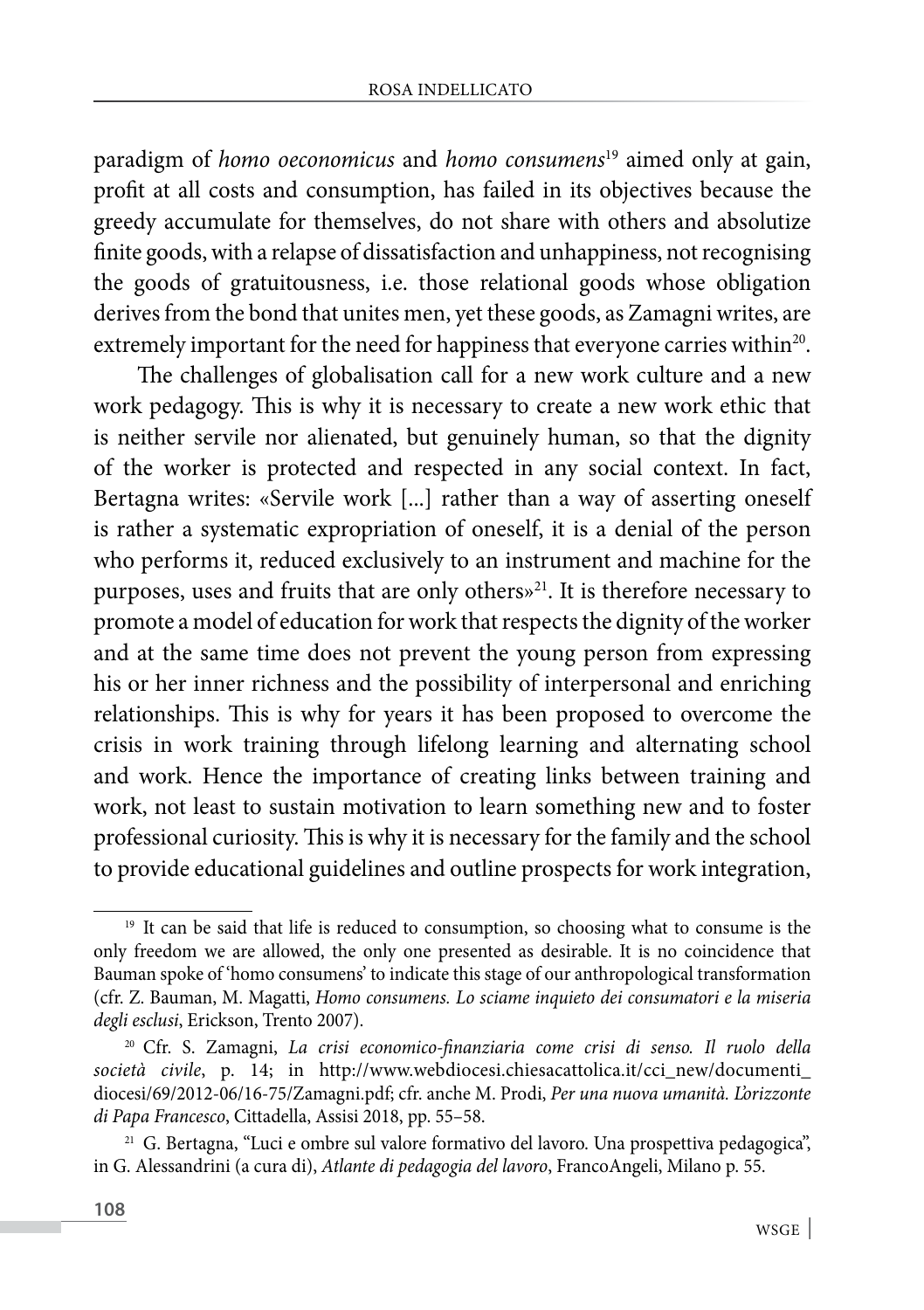not reducing themselves to a purely emotional role. In fact, if children are brought up from an early age mainly on consumption and entertainment, it will be difficult for them to develop the skills and motivation for a workoriented life plan during their adolescence, while only learning to escape will prevail, so that work too will be seen and experienced as an escape. This is why child labour has been banned below a certain age (in Italy under 16, which is the age corresponding to compulsory schooling). It is therefore necessary to combat early school leaving, which is a breeding ground for child labour and is still a worrying phenomenon in Italy. In this sense, it would be desirable for the educational offer of each school to include cultural orientation services on the meaning of work and the ways and opportunities to pursue it, without neglecting the opportunity to organise *tutoring*, *counselling* and *coaching services* in the schools themselves, which, in this sense, have methodologies that have already been tested and therefore have possible repercussions in the field of orientation and education for work.

I believe, therefore, that it is necessary to go beyond the simple didactic vision of teaching and to deepen also and above all the relational and affectiveemotional aspects. This need is felt urgently, especially by those teachers who are more sensitive to the educational needs associated with growing existential disorientation. In this sense, schools can be a powerful opportunity to prevent youth discomfort.

The attitude of guidance, tutoring and support in the educational relationship starts from the common experience that every person deeply desires to receive and live precise messages such as esteem, attention, benevolence. In fact, if for long periods or inadequately, educators do not offer young people the opportunity to experience positive relationships, it is possible that their behaviour and, in part, their future development will be mortified, reverting to insecure, destructive, apathetic or bored forms<sup>22</sup>.

In conclusion, it can be said that teachers who intend to present themselves to their pupils as positive models of behaviour provide stimuli

<sup>&</sup>lt;sup>22</sup> Cfr. G. R. Patterson, *Living with Children: New Methods for Parents and Teachers*, Research Press: Champaign, Illinois 1976.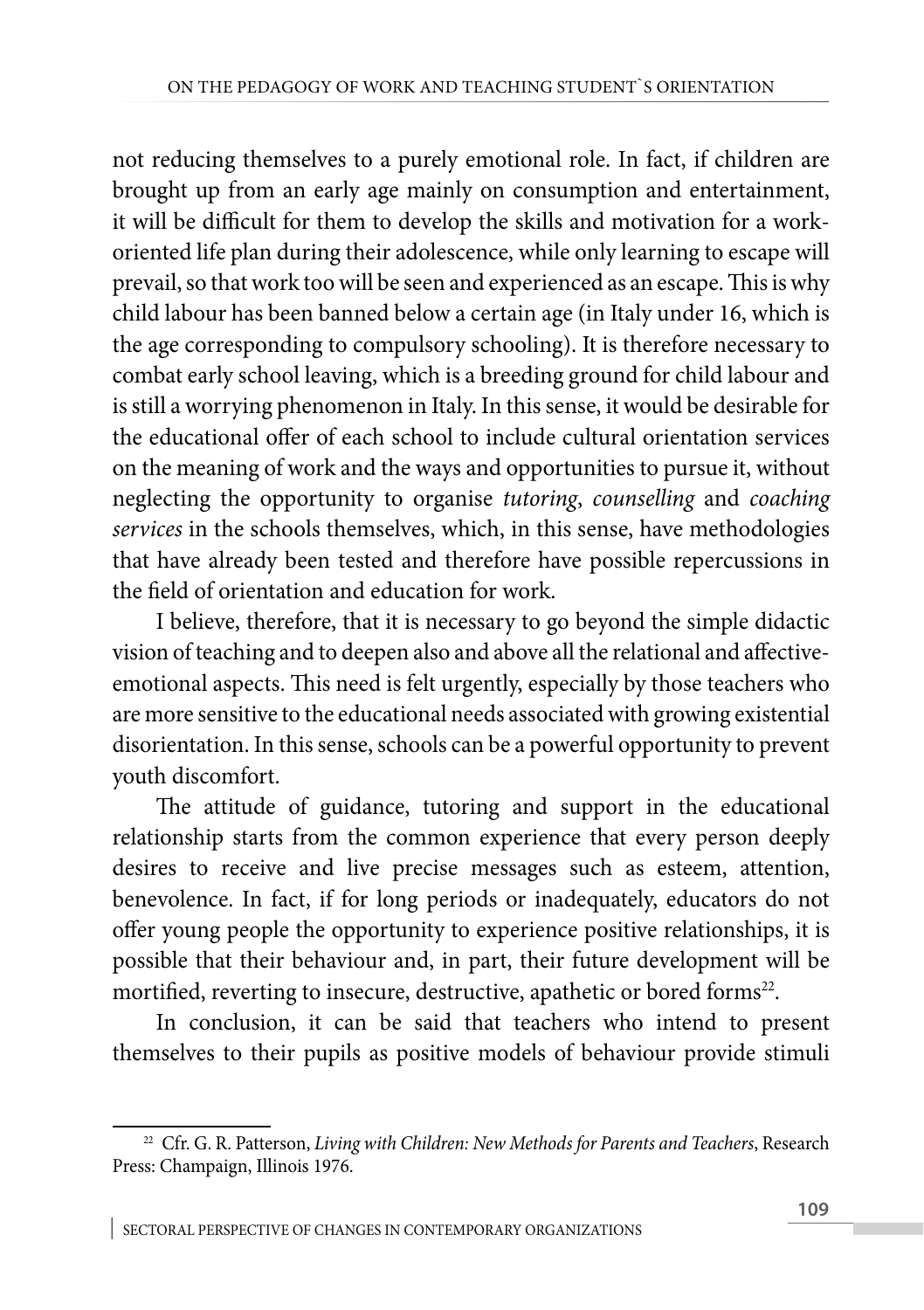for the acquisition of confidence and, at the same time, autonomy<sup>23</sup>; they provide a wide variety of learning opportunities, stimulating creative and independent thinking, but at the same time they offer protection, fair rewards and satisfactions, open ways of reasoning, using encouragement as a basic model in which everyone experiences confidence in themselves and in others. This is a challenge that goes beyond the study of affectivity-cognitivity or individualisation-socialisation relationships, that goes beyond the very scientific conceptions and didactic approaches of teaching to the broader sphere of existential choices and ethics.

<sup>23</sup> Cfr. T. Gordon, *Teacher Effectiveness Training*, P. Veiden, New York 1974.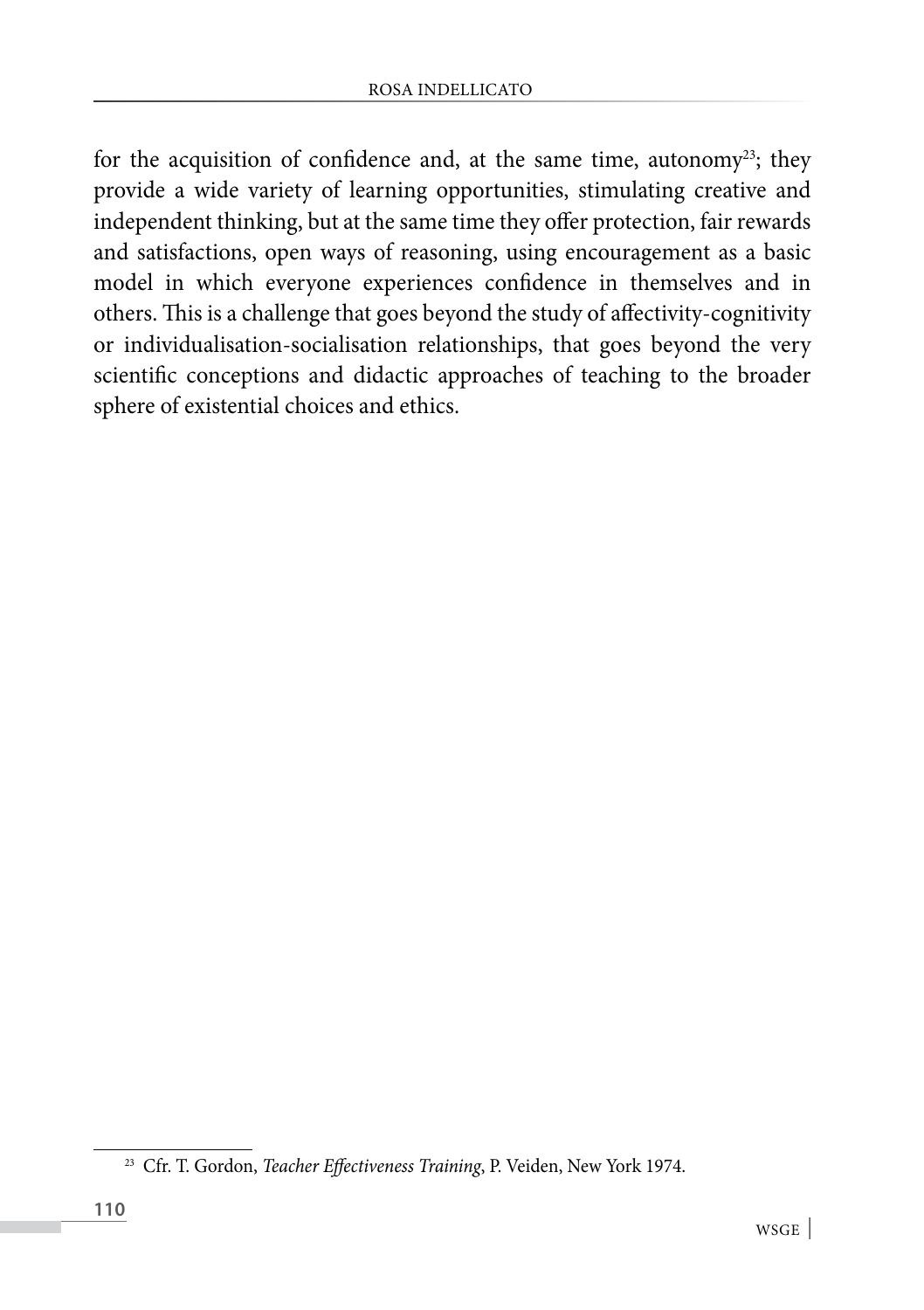#### **References**

- Argentino A. (2016). *Per una didattica orientativa/orientante. La formazione come scelta consapevole*, Ancia, Roma
- Bauman Z., Magatti M. (2007). *Homo consumens. Lo sciame inquieto dei consumatori e la miseria degli esclusi*, Erickson, Trento
- Bertagna G. (2017). *Luci e ombre sul valore formativo del lavoro. Una prospettiva pedagogica*, in G. Alessandrini (a cura di), *Atlante di pedagogia del lavoro*, FrancoAngeli, Milano
- Donati P. (2011). *Il lavoro che emerge. Prospettive del lavoro come relazione sociale in un'economia dopo-moderna*, Bollati Boringhieri, Torino
- Flores d'Arcais G. (a cura di) (1987). *Nuovo dizionario di pedagogia*, Paoline, Cinisello Balsamo *Risoluzione del Consiglio d'Europa del 18.05.2004*
- Girotti L. (2006). *Progettarsi. L'orientamento come compito educativo permanente*, Vita e Pensiero, Milano
- Gordon T. (1974). *Teacher Effectiveness Training*, P. Veiden, New York
- Gorz A. (1992). *Metamorfosi del lavoro. Critiche della ragione economica*, Bollati Boringhieri, Torino
- Iafrate R., Rosati R. (2007). *Riconoscersi genitori*, Erickson, Trento
- *La sfida educativa. Rapporto-proposta sull'educazione, a cura della Comitato per il progetto culturale della CEI*, Editore Laterza, Roma–Bari 2009
- *Linee guida dei percorsi per le competenze trasversali e per l'orientamento*. Adottate con decreto 774 del 4 settembre 2019
- Linee guida Nazionali per l'Orientamento permanente Nota del Miur n. 4332/2014
- Pagano R. (2014). *Per una pedagogia dell'accompagnamento. Un' indagine fenomenologico–ermeneutica sugli adolescenti in terra Jonica*, in A. Uricchio, *L'emergenza ambientale a Taranto: le risposte del mondo scientifico e le attività*  del polo, "Magna Grecia", Collana Studi del Dipartimento Jonico, Cacucci, Bari
- Patterson G.R. (1976). *Living with Children: New Methods for Parents and Teachers*, Research Press: Champaign, Illinois
- Pombeni M.L. (1990). *Orientamento scolastico e professionale. Un approccio sociopsicologico*, Il Mulino, Bologna
- Prellezo J.M., Nanni C., Malizia G. (a cura di) (1997). *Dizionario di Scienze dell'Educazione*, LAS, Roma